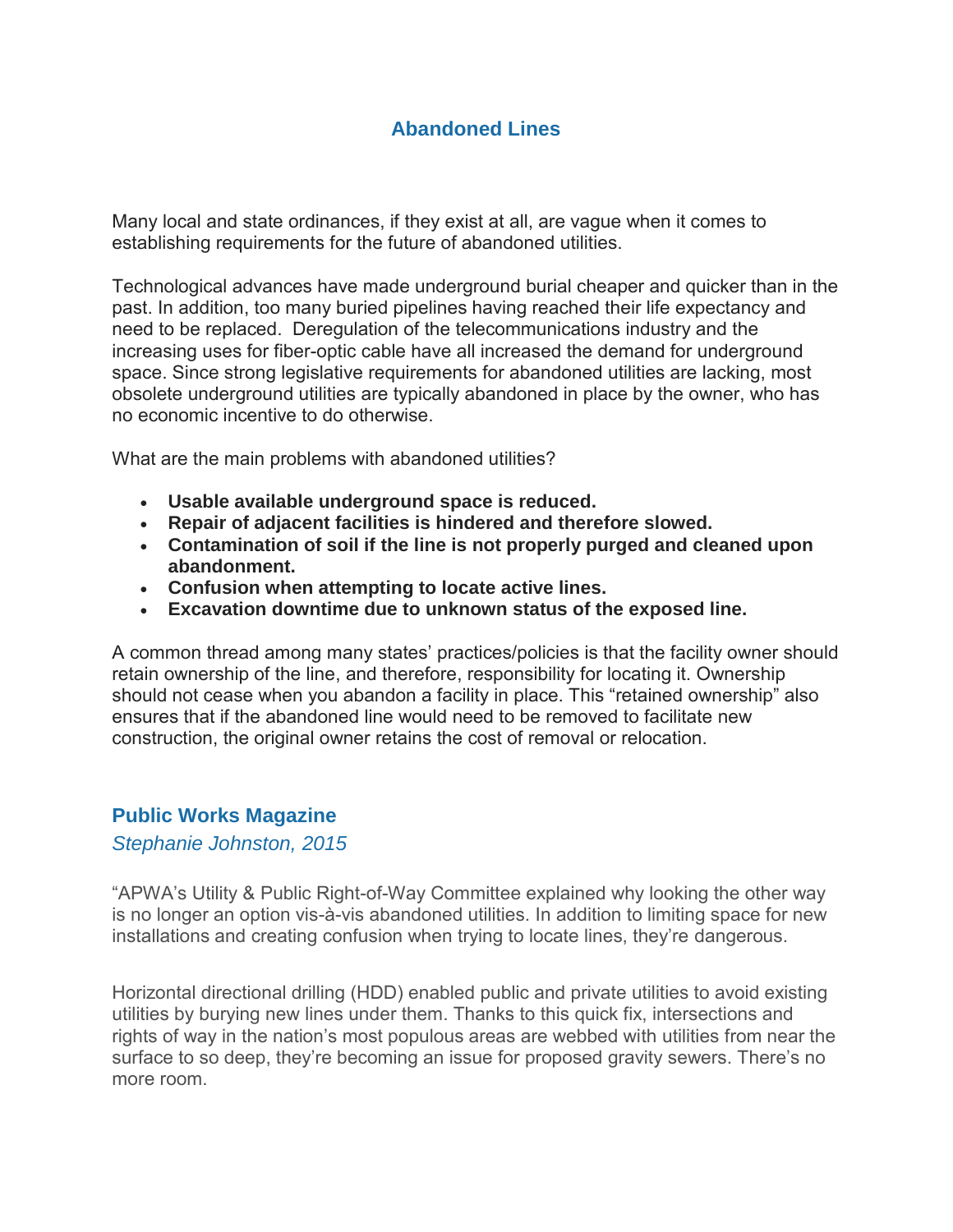This is a financial, as well as safety and engineering, issue. Utilities that remove abandoned lines from their inventory to avoid being taxed endanger crews out in the field who assume the maps they're working with are correct and take money out of public coffers when it's most needed.

Until recently, public agencies haven't received much support for pushing the issue. That's changing, though. According to the [presentation,](http://cdnassets.hw.net/86/d1/cb48fb9f4b5ba298b29baa795fba/8795.pdf) Arizona, California, Connecticut, Florida, Hawaii, Indiana, Kentucky, Michigan, Minnesota, Missouri, New York, Oregon, Pennsylvania, Texas, Virginia, and Wisconsin identify owners and make them pay for removal (or crushing in place) when/if necessary."

Other potential solutions are to charge a leasing fee or working with private utilities to repurpose assets, promoting use of decommissioned pipelines At least one telecommunication company has run ran cable through decommissioned pipelines.

### **Successful Fall Committee Meetings**

*CenterPoint Energy Hosts Meetings in Houston, Nov. 13-16* 11/17/2017

Thank you to CenterPoint Energy and their team for hosting our committees last week. Over 125 members attended our committee meetings at CenterPoint Energy's Houston office.

### **Meeting Highlights**

- Educational Programs & Marketing: Task teams of the Education Committee worked to finalize a toolkit for the fencing audience, recommended the 2018 hot air balloon plan and learned about opportunities surrounding CONexpo from the American Association of Equipment Manufacturers.
- OCSI: The OCSI committee agreed to establish two new task teams. The first task team, 811 Center Benchmarking, will review existing Best Practice 3-23. The second team will look at disaster response procedures at one call centers to potentially identify new best practices or create an online toolkit.
- Best Practices: The committee held breakout sessions for the following teams to facilitate in-person dialogue: Mapping Proposed Facilities, Cross Bore Determination and Mitigation, Abandoned Lines, and Strategic Planning. The committee was unable to reach consensus on proposed wording submitted for *Transaction Record (TR) 2017- 01, Modification to Practice 4-5;* therefore, the task team will continue to review and will submit updated wording prior to the next meeting.